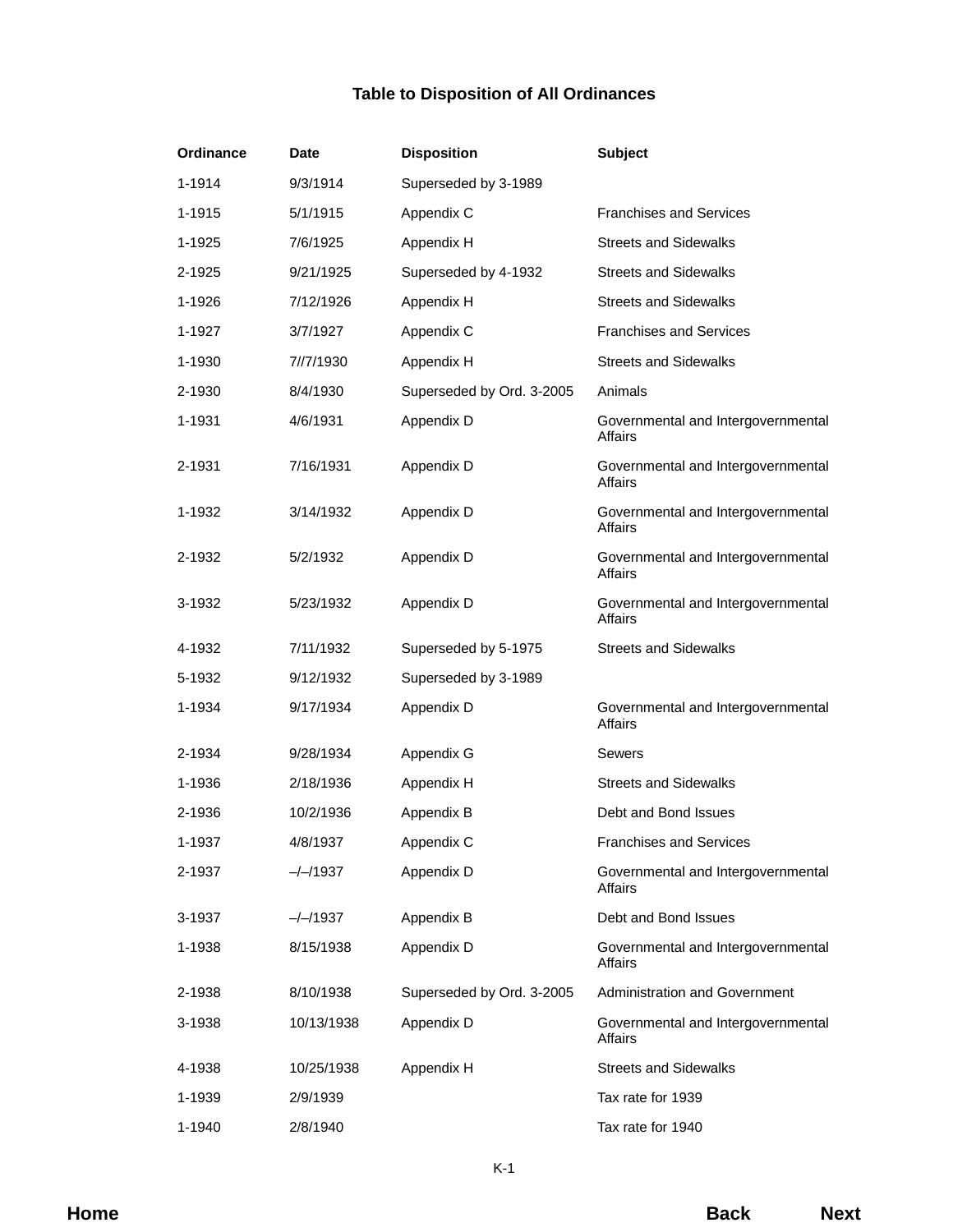| Ordinance | Date         | <b>Disposition</b>                 | <b>Subject</b>                                |
|-----------|--------------|------------------------------------|-----------------------------------------------|
| 2-1940    | —/—/----     | Appendix C                         | <b>Franchises and Services</b>                |
| 1-1941    | 2/13/1941    |                                    | Tax rate for 1941                             |
| 1-1942    | 2/12/1942    |                                    | Tax rate for 1942                             |
| 1-1943    | 2/12/1943    |                                    | Tax rate for 1943                             |
| 2-1943    | 9/10/1943    | Superseded by 3-1989               |                                               |
| 1-1944    | 2/12/1944    |                                    | Tax rate for 1944                             |
| 1-1945    | 2/9/1945     |                                    | Tax rate for 1945                             |
| 2-1945    | 8/10/1945    | Appendix H                         | <b>Streets and Sidewalks</b>                  |
| 1-1946    | 2/8/1946     |                                    | Tax rate for 1946                             |
| 1-1947    | 2/14/1947    |                                    | Tax rate for 1947                             |
| 2-1947    | $-/-/----$   | Appendix H                         | <b>Streets and Sidewalks</b>                  |
| 3-1947    | $-/-/-$ ---- | Appendix H                         | <b>Streets and Sidewalks</b>                  |
| 4-1947    | $-/-/1947$   | Appendix H                         | <b>Streets and Sidewalks</b>                  |
| 1-1948    | 2/9/1948     |                                    | Tax rate for 1948                             |
| 2-1948    | $-/-/1948$   | Appendix H                         | <b>Streets and Sidewalks</b>                  |
| 3-1948    | $-/-/----$   |                                    | Earned Income Tax 1948                        |
| 4-1948    | $-/-/----$   | Appendix D                         | Governmental and Intergovernmental<br>Affairs |
| 5-1948    | 10/11/1948   | Superseded by 4-1957<br>Appendix J | Zoning<br>Zoning; Prior Ordinances            |
| 1-1949    | 2/14/1949    |                                    | Tax rate for 1949                             |
| 2-1949    | $-/-/1949$   | Appendix H                         | <b>Streets and Sidewalks</b>                  |
| 3-1949    | 11/14/1949   | Appendix C                         | <b>Franchises and Services</b>                |
| 4-1949    | 11/30/1949   | §§24-101 - 24-110                  | Taxation; Special                             |
| 1-1950    | —/—/----     |                                    | Tax rate for 1950                             |
| 1-1951    | $-/-/-$      |                                    | Tax rate for 1951                             |
| 1-1952    | $-/-/-$      |                                    | Tax rate for 1952                             |
| 1-1953    | $-/-/-$      |                                    | Tax rate for 1953                             |
| 1-1954    | $-/-/-$      |                                    | Tax rate for 1954                             |
| 2-1954    | $-/-/-$      |                                    | Wage and Income Tax 1954                      |
| 1-1955    | $-/-/-$      |                                    | Wage and Income Tax 1955                      |
| 2-1955    | $-/-/----$   |                                    | Tax rate for 1955                             |
| 3-1955    | 8/8/1955     | Appendix D                         | Governmental and Intergovernmental<br>Affairs |
| 4-1955    | $-/-/----$   | Superseded by 4-1957<br>Appendix J | Zoning<br>Zoning; Prior Ordinances            |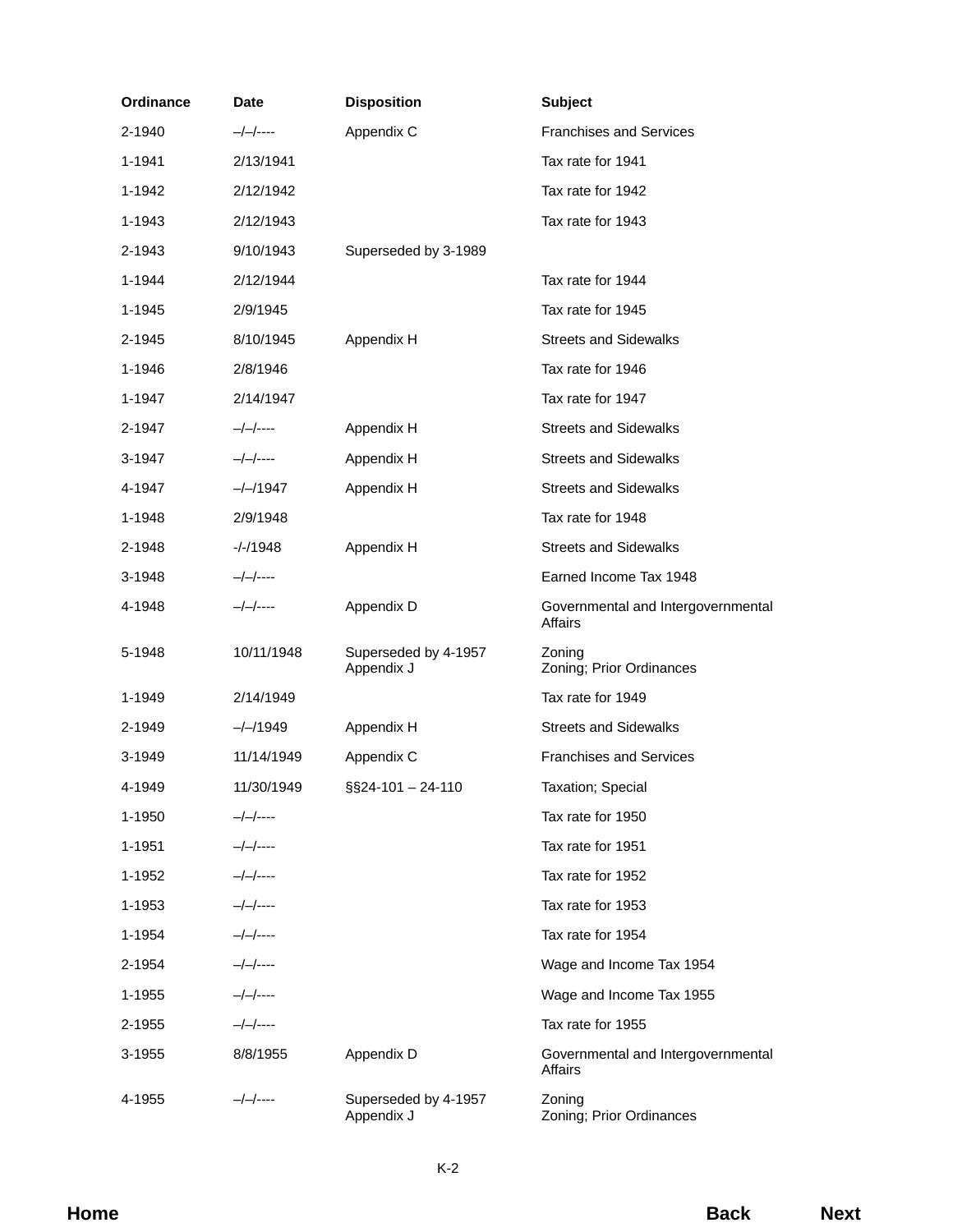| Ordinance | Date         | <b>Disposition</b>                    | <b>Subject</b>                       |
|-----------|--------------|---------------------------------------|--------------------------------------|
| 5-1955    | 12/12/1955   | Appendix C                            | <b>Franchises and Services</b>       |
| 1-1956    | $-/-/----$   |                                       | Wage and Income Tax 1956             |
| 2-1956    | $-/-/----$   |                                       | Tax rate for 1956                    |
| 3-1956    | 7/9/1956     | §§20-101 - 20-108                     | Solid Waste                          |
| 4-1956    | 11/12/1956   | $\S$ §1-201 - 1-210                   | <b>Administration and Government</b> |
| 1-1957    | $-/-/----$   |                                       | Wage and Income Tax 1957             |
| 2-1957    | $-/-/-$      |                                       | Tax rate for 1957                    |
| 3-1957    | 3/18/1957    | Superseded by Ord. 3-2005             | Animals                              |
| 4-1957    | $-/-/----$   | Superseded by 4-1962<br>Appendix J    | Zoning<br>Zoning; Prior Ordinances   |
| 1-1958    | $-/-/----$   |                                       | Wage and Income Tax 1958             |
| 2-1958    | $-/-/-$      |                                       | Tax rate for 1958                    |
| 1-1959    | $-/-/-$      |                                       | Wage and Income Taxy 1959            |
| 2-1959    | $-/-/-$      |                                       | Tax rate for 1959                    |
| 3-1959    | 3/9/1959     | $\S$ 51-221 - 1-227                   | <b>Administration and Government</b> |
| 4-1959    | $-/-/----$   | Superseded by 3-1989                  | Motor Vehicles and Traffic           |
| 1-1960    | $-/-/-$      |                                       | Wage and Income Tax 1960             |
| 2-1960    | $-/-/-$      |                                       | Tax rate for 1960                    |
| 1-1961    | $-/-/-$      |                                       | Wage and Income Tax 1961             |
| 2-1961    | $-/-/-$      |                                       | Tax rate for 1961                    |
| 1-1962    | $-/-/-$      |                                       | Wage and Income Tax 1962             |
| 2-1962    | $-/-/-$      |                                       | Tax rate for 1962                    |
| 3-1962    | 3/12/1962    | §24-110                               | Taxation; Special                    |
| 4-1962    | $-/-/----$   | Superseded by 2/12/1973<br>Appendix J | Zoning<br>Zoning; Prior Ordinances   |
| 1-1963    | $-/-/----$   |                                       | Wage and Income Tax 1963             |
| 2-1963    | $-/-/-$      |                                       | Tax rate for 1963                    |
| 1-1964    | $-/-/-$      |                                       | Wage and Income Tax 1964             |
| 2-1964    | $-/-/-$      |                                       | Tax rate for 1964                    |
| 1-1965    | $-/-/-$      |                                       | Wage and Income Tax 1965             |
| 2-1965    | $-/-/-$      |                                       | Tax rate for 1965                    |
| 1-1966    | $-/-/-$ ---- |                                       | Wage and Income Tax 1966             |
| 2-1966    | $-/-/-$      |                                       | Tax rate for 1966                    |
| 1-1967    | $-/-/-$      |                                       | Tax rate for 1967                    |
| 2-1967    | 5/8/1967     | Superseded by 3-1976                  | Sewers and Sewage Disposal           |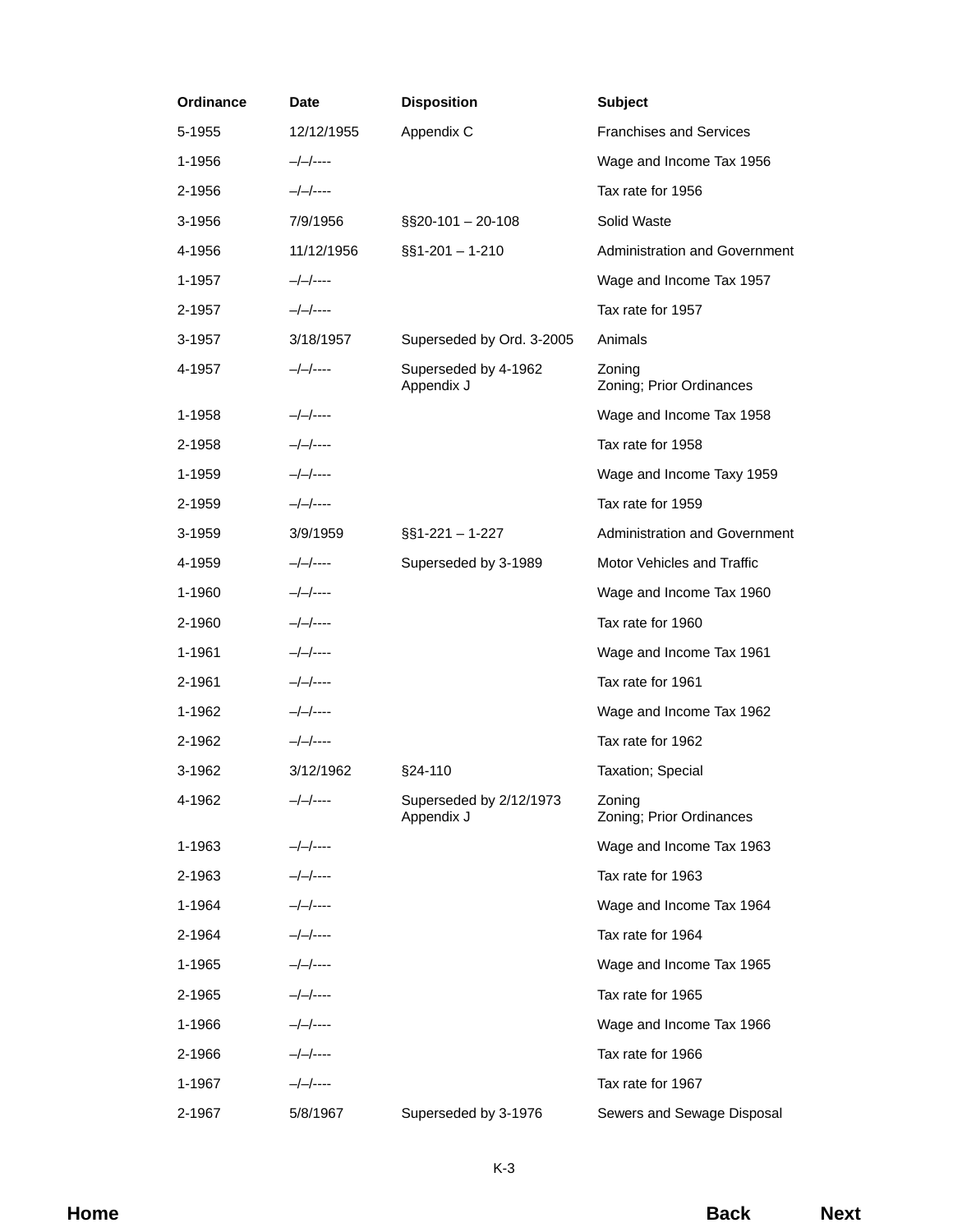| Ordinance | <b>Date</b>  | <b>Disposition</b>                     | <b>Subject</b>                       |
|-----------|--------------|----------------------------------------|--------------------------------------|
| 3-1967    | $-/-/----$   | Superseded by 4-1974                   | Sewers and Sewage Disposal           |
| 1-1968    | $-/-/----$   |                                        | Tax rate for 1968                    |
| 2-1968    | $-/-/----$   | Appendix B                             | Debt and Bond Issues                 |
| 3-1968    | 4/8/1968     | Superseded by Ord. 3-2005              | Animals                              |
| 4-1968    | 4/8/1968     | Appendix B                             | Debt and Bond Issues                 |
| 5-1968    | 8/12/1968    | Appendix C                             | <b>Franchises and Services</b>       |
| 6-1968    | $-/-/----$   | Appendix B                             | Debt and Bond Issues                 |
| 7-1968    | $-/-/-$ ---- |                                        | Tax rate for 1969                    |
| 1-1969    | 2/13/1968    | Superseded by 2/12/1973<br>Appendix J  | Zoning<br>Zoning; Prior Ordinances   |
| 2-1969    | 5/26/1969    | Appendix G                             | <b>Sewers</b>                        |
| 3-1969    | 6/16/1969    | Appendix B                             | Debt and Bond Issues                 |
| 4-1969    | 8/11/1969    | Appendix H                             | <b>Streets and Sidewalks</b>         |
| 5-1969    | 9/8/1968     | Appendix H                             | <b>Streets and Sidewalks</b>         |
| 6-1969    | 10/13/1969   | Appendix B                             | Debt and Bond Issues                 |
| 7-1969    | 12/29/1969   |                                        | Tax rate for 1970                    |
| 1-1970    | $-/-/----$   | Appendix F                             | <b>Public Property</b>               |
| 2-1970    | —/—/----     | Superseded by 6-1987                   | <b>Swimming Pools</b>                |
| 3-1970    | 9/14/1970    | Superseded by 3-1989                   | Conduct                              |
| 4-1970    | $-/-/----$   | Superseded by 3-1989                   | Motor Vehicles and Traffic           |
| 5-1970    | $-/-/----$   | Appendix C                             | <b>Franchises and Services</b>       |
| 6-1970    | $-/-/----$   | Superseded by 3-1989                   | Motor Vehicles and Traffic           |
| 7-1970    | $-/-/-$      |                                        | Tax rate for 1971                    |
| 1-1971    | 5/10/1971    | $\S$ S7-101 - 7-103                    | Fire Prevention and Fire Protection  |
| 2-1971    | $-/-/----$   | Superseded by 2-1983                   | Solid Waste                          |
| 3-1971    |              |                                        | No ordinance                         |
| 4-1971    | $-/-/----$   |                                        | Tax rate for 1972                    |
| 1-1972    | $-/-/-$      | Superseded by 4-1987                   | Taxation; Special                    |
| 2-1972    | 2/14/1972    | $\S$ 51-211 - 1-213                    | <b>Administration and Government</b> |
| 3-1972    | 6/12/1972    | $\S$ S1-121 - 1-123                    | Administration and Government        |
| 4-1972    | 12/11/1972   | §§22-101 - 22-805, 22-<br>Tables 1 - 4 | Subdivision and Land Development     |
| 1-1973    | $-/-/----$   | Superseded by 3-1989                   | Motor Vehicles and Traffic           |
| 2-1973    | $-/-/-$ ---- |                                        | Tax rate for 1973                    |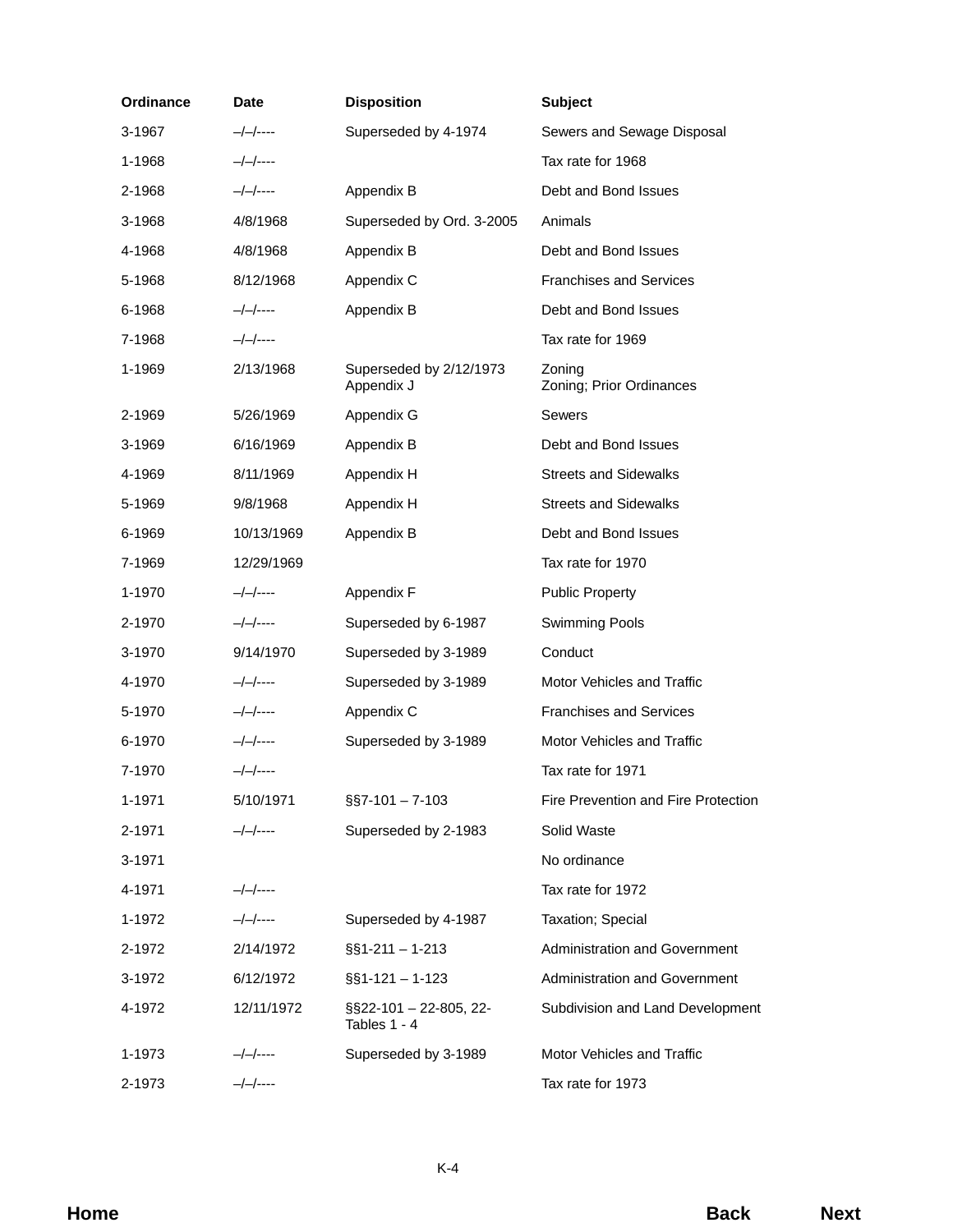| Ordinance | <b>Date</b>  | <b>Disposition</b>                    | <b>Subject</b>                                                |
|-----------|--------------|---------------------------------------|---------------------------------------------------------------|
| 2/12/1973 | 2/12/1973    | Superseded by 4/13/1998<br>Appendix J | Zoning<br>Zoning; Prior Ordinances                            |
| 3-1973    | 12/10/1973   | Appendix H                            | <b>Streets and Sidewalks</b>                                  |
| 1-1974    | $-/-/----$   | Appendix D                            | Governmental and Intergovernmental<br>Affairs                 |
| 2-1974    | 2/11/1974    | Repealed by Ord. 3-2005               | Taxation; Special                                             |
| 3-1974    | $-/-/----$   | Appendix D                            | Governmental and Intergovernmental<br>Affairs                 |
| 4-1974    | 5/13/1974    | $\S$ \$18-101 - 18-108                | Sewers and Sewage Disposal                                    |
| 5-1974    | $-/-/----$   |                                       | Tax rate for 1974                                             |
| 6-1974    | $-/-/----$   | Superseded by 3-1989                  | Motor Vehicles and Traffic                                    |
| 1-1975    | 3/10/1975    | $\S$ §13-101 - 13-114                 | Licenses, Permits, and General<br><b>Business Regulations</b> |
| 2-1975    | $-/-/----$   | Appendix H                            | <b>Streets and Sidewalks</b>                                  |
| 3-1975    | 5/12/1975    | §§18-401 - 18-403                     | Sewers and Sewage Disposal                                    |
| 4-1975    | 5/12/1975    | §18-104                               | Sewers and Sewage Disposal                                    |
| 5-1975    | $-/-/----$   | Superseded by 4-1982                  | <b>Streets and Sidewalks</b>                                  |
| 6-1975    | $-/-/-$ ---- | Superseded by 3-1989                  | Motor Vehicles and Traffic                                    |
| 7-1975    | 10/10/1975   | $\S$ \$21-101 - 21-111                | <b>Streets and Sidewalks</b>                                  |
| 8-1975    | $-/-/----$   |                                       | Budget 1975                                                   |
| 9-1975    | $-/-/-$ ---- |                                       | Tax rate for 1975                                             |
| 1-1976    | 2/9/1976     | Appendix D                            | Governmental and Intergovernmental<br>Affairs                 |
| 2-1976    | $-/-/----$   | Appendix D                            | Governmental and Intergovernmental<br>Affairs                 |
| 3-1976    | 4/26/1976    | Appendix C                            | <b>Franchises and Services</b>                                |
| 4-1976    | 5/17/1976    | §22-507, 22-Tables 3 and 4            | Subdivision and Land Development                              |
| 5-1976    | 5/17/1976    | Superseded by 4/13/1998<br>Appendix J | Zoning<br>Zoning; Prior Ordinances                            |
| 5-17-76   | 5/17/1976    | Superseded by 4/13/1998<br>Appendix J | Zoning<br>Zoning; Prior Ordinances                            |
| 6-1976    | 7/12/1976    | $§1 - 221$                            | Administration and Government                                 |
| 7-1976    | 7/12/1976    | Appendix D                            | Governmental and Intergovernmental<br>Affairs                 |
| 8-1976    | —/—/----     |                                       | Budget 1976                                                   |
| 1-1977    | $-/-/----$   |                                       | Tax rate for 1977                                             |
| 2-1977    | 2/14/1977    | §§21-201 - 21-209                     | <b>Streets and Sidewalks</b>                                  |
| 3-1977    | 3/14/1977    | §21-101                               | <b>Streets and Sidewalks</b>                                  |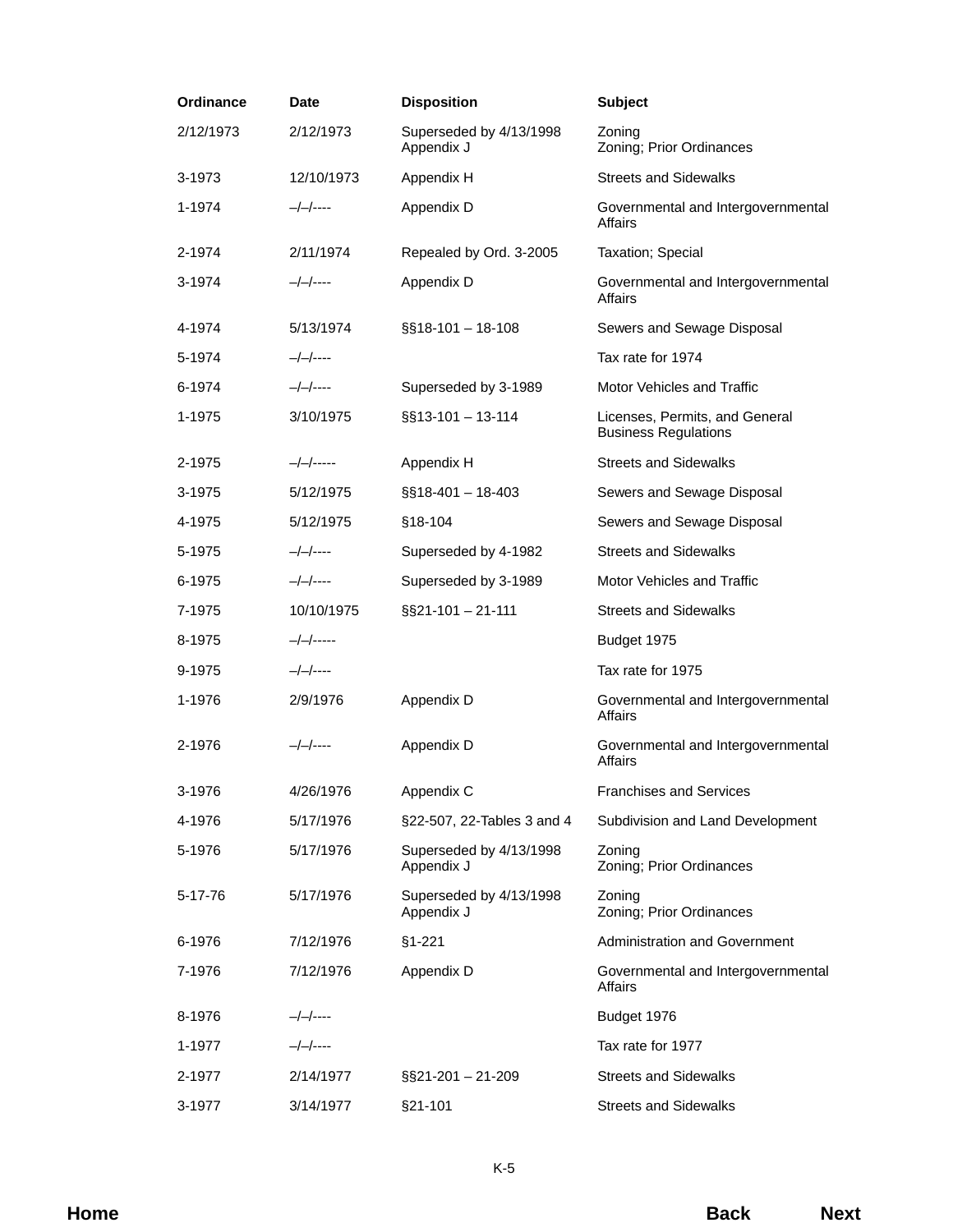| Ordinance | Date       | <b>Disposition</b>                    | <b>Subject</b>                                       |
|-----------|------------|---------------------------------------|------------------------------------------------------|
| 4-1977    | 4/11/1977  | 22-Table 3                            | Subdivision and Land Development                     |
| 5-1977    | 4/11/1977  | Superseded by 4/13/1998<br>Appendix J | Zoning<br>Zoning; Prior Ordinances                   |
| 6-1977    | —/—/-----  | Superseded by 3-1989                  | Motor Vehicles and Traffic                           |
| 7-1977    | 7/11/1977  | §24-106                               | Taxation; Special                                    |
| 8-1977    | $-/-/----$ |                                       | Budget 1977                                          |
| 9-1977    | 12/26/1977 | Appendix D                            | Governmental and Intergovernmental<br><b>Affairs</b> |
| 1-1978    |            |                                       | Tax rate for 1978                                    |
| 2-1978    | 1/9/1978   | §§22-303, 22-506                      | Subdivision and Land Development                     |
| 3-1978    | 1/9/1978   | $\S$ §9-101 - 9-103                   | Grading and Excavating                               |
| 4-1978    | 5/8/1978   | $\S$ 518-301 - 18-302                 | Floodplains                                          |
| 5-1978    | 5/22/1978  | Superseded by Ord. 3-2005             | <b>Administration and Government</b>                 |
| 6-1978    | 6/10/1978  | Superseded by 4/13/1998<br>Appendix J | Zoning<br>Zoning; Prior Ordinance                    |
| 7-1978    | 9/11/1978  | $\S$ §8-101 - 8-702                   | Floodplains                                          |
| 8-1978    | 9/11/1978  | §§10-201 - 10-204                     | Health and Safety                                    |
| 9-1978    | $-/-/----$ | Superseded by 3-1989                  | Motor Vehicles and Traffic                           |
| 10-1978   | $-/-/----$ |                                       | Budget 1979                                          |
| 11-1978   | $-/-/----$ |                                       | Tax Rate for 1979                                    |
| 1-1979    | 8/13/1979  | Appendix D                            | Governmental and Intergovernmental<br>Affairs        |
| 2-1979    | —/—/----   | Superseded by 3-1989                  | Motor Vehicles and Traffic                           |
| 3-1979    | —/—/----   | Superseded by 3-1989                  | Motor Vehicles and Traffic                           |
| 4-1979    | 12/20/1979 | Appendix C                            | <b>Franchises and Services</b>                       |
| 5-1979    | 12/20/1979 | Appendix G                            | <b>Sewers</b>                                        |
| 1-1980    | —/—/----   |                                       | Budget 1980                                          |
| 2-1980    | $-/-/----$ |                                       | Tax Rate for 1980                                    |
| 3-1980    | $-/-/----$ | Superseded by 3-1989                  | Motor Vehicles and Traffic                           |
| 4-1980    | 6/9/1980   | $§6 - 201 - 6 - 208$                  | Conduct                                              |
| 5-1980    | 7/28/1980  | Appendix D                            | Governmental and Intergovernmental<br><b>Affairs</b> |
| 6-1980    | —/—/----   | Superseded by 3-1989                  | Motor Vehicles and Traffic                           |
| 7-1980    | 2/28/1980  | Superseded by 4/13/1998<br>Appendix J | Zoning<br>Zoning; Prior Ordinances                   |
| 1-1981    | —/—/----   | Appendix G                            | <b>Sewers</b>                                        |
| 2-1981    | $-/-/----$ |                                       | Tax Rate for 1981                                    |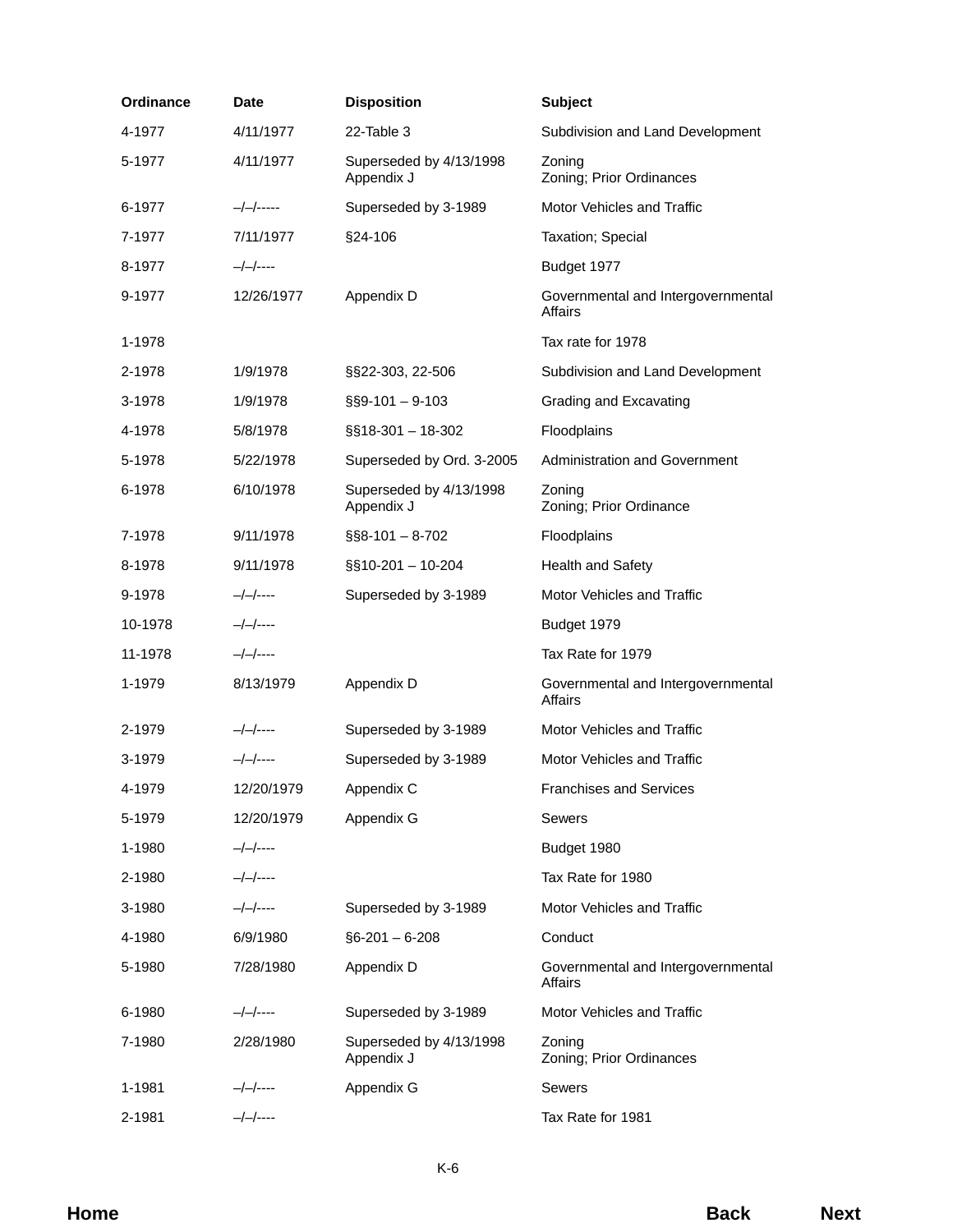| <b>Ordinance</b> | <b>Date</b>  | <b>Disposition</b>                          | <b>Subject</b>                       |  |
|------------------|--------------|---------------------------------------------|--------------------------------------|--|
| 3-1981           | $-/-/----$   | Superseded by 2-1996                        | Administration and Government        |  |
| 4-1981           | $-/-/-$      | Superseded by 3-1989                        | Motor Vehicles and Traffic           |  |
| 5-1981           | $-/-/----$   | Superseded by 3-1989                        | Motor Vehicles and Traffic           |  |
| 1-1982           | $-/-/-$      |                                             | Tax rate for 1982                    |  |
| 2-1982           | 4/12/1982    | §§10-301 - 10-305                           | Health and Safety                    |  |
| 3-1982           | $-/-/----$   | Superseded by 3-1989                        | Motor Vehicles and Traffic           |  |
| 4-1982           | 10/11/1982   | §§21-301 - 21-306                           | <b>Streets and Sidewalks</b>         |  |
| 1-1983           | $-/-/----$   |                                             | Tax rate for 1983                    |  |
| 2-1983           | 1/10/1983    | §§20-111 - 20-113                           | Solid Waste                          |  |
| 3-1983           | 2/14/1983    | §§7-101, 7-102                              | Fire Prevention and Fire Protection  |  |
| 4-1983           | 9/12/1983    | $\S$ S2-401 - 2-403                         | Animals                              |  |
| 5-1983           | —/—/----     | Appendix H                                  | <b>Streets and Sidewalks</b>         |  |
| 6-1983           | $-/-/-$ ---- | Superseded by 3-1989                        | Motor Vehicles and Traffic           |  |
| 1-1984           | $-/-/-$      |                                             | Tax rate for 1984                    |  |
| 2-1984           | 5/14/1984    | Superseded by 4/13/1998<br>Appendix J       | Zoning<br>Zoning; Prior Ordinances   |  |
| 3-1984           | 10/8/1984    | Superseded by 4/13/1998<br>Appendix J       | Zoning<br>Zoning; Prior Ordinances   |  |
| 4-1984           | 10/15/1984   | $\S$ §10-101 - 10-134                       | Health and Safety                    |  |
| 5-1984           | $-/-/----$   | Superseded by 4/13/1998<br>Appendix J       | Zoning<br>Zoning; Prior Ordinances   |  |
| 6-1984           | $-/-/----$   | Superseded by 3-1989                        | Motor Vehicles and Traffic           |  |
| 1-1985           | $-/-/----$   |                                             | Tax rate for 1985                    |  |
| 2-1985           | $-/-/-$ ---- | Appendix G                                  | Sewers                               |  |
| 3-1985           | 7/8/1985     | Superseded by 4/13/1998<br>Appendix J       | Zoning<br>Zoning; Prior Ordinance    |  |
| 4-1985           | $-/-/----$   | Superseded by 3-1989                        | Motor Vehicles and Traffic           |  |
| 5-1985           | 12/30/1985   | Superseded by 2-1996                        | <b>Administration and Government</b> |  |
| 1-1986           | —/—/----     |                                             | Tax rate for 1986                    |  |
| 2-1986           | $-/-/-$      | Superseded by 3-1989                        | Motor Vehicles and Traffic           |  |
| 3-1986           | $-/-/----$   | Appendix G                                  | Sewers                               |  |
| 1-1987           | $-/-/----$   |                                             | Tax rate for 1987                    |  |
| 2-1987           | —/—/----     | Superseded by 3-1989                        | Motor Vehicles and Traffic           |  |
| 3-1987           | 3/9/1987     | $\S$ §8-401, 8-504, 8-601 - 8-<br>604,8-702 | Floodplains                          |  |
| 4-1987           | 5/11/1987    | §§24-301 - 24-317                           | Taxation; Special                    |  |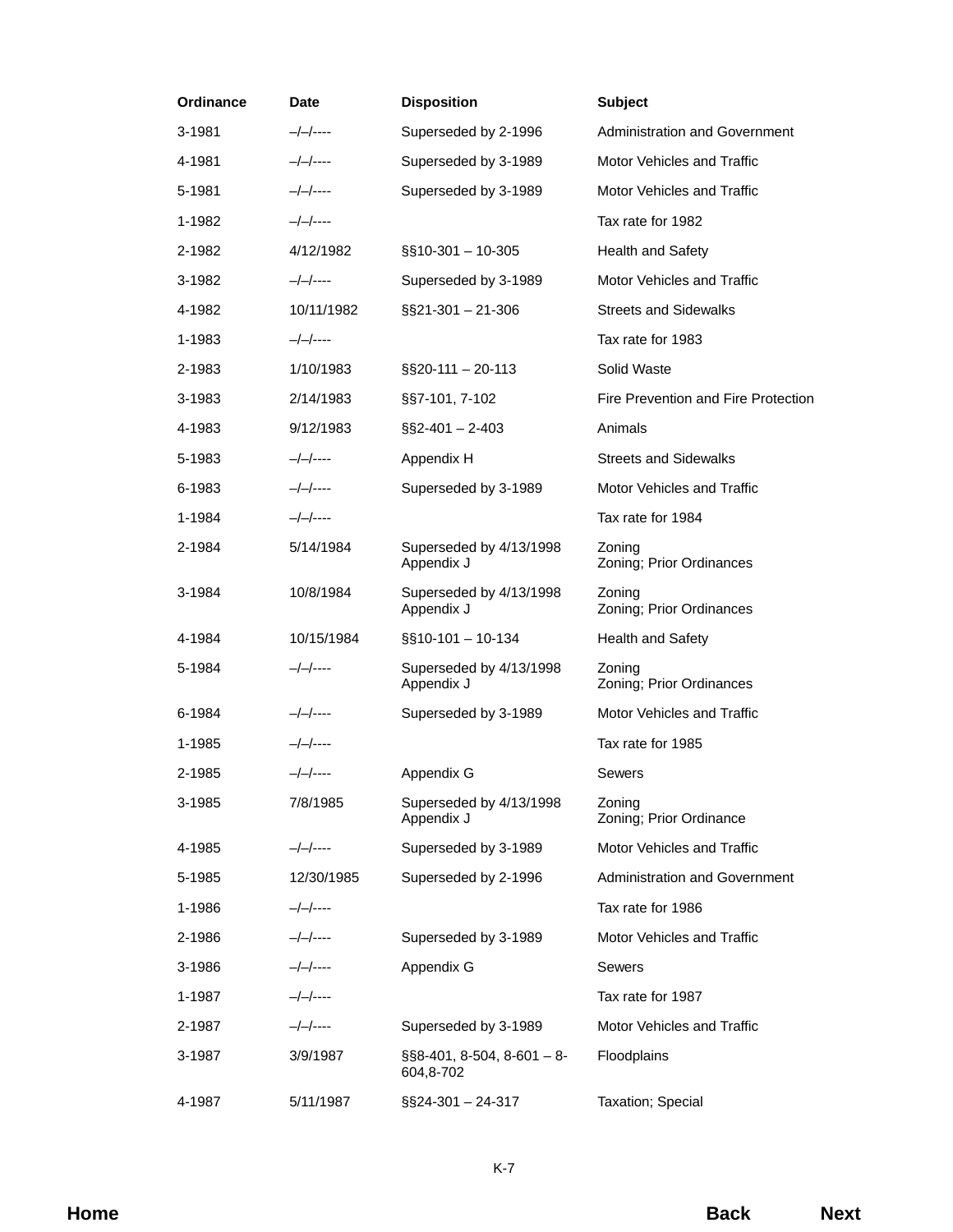| Ordinance        | Date       | <b>Disposition</b>                    | <b>Subject</b>                                                |
|------------------|------------|---------------------------------------|---------------------------------------------------------------|
| 5-1987           | 7/13/1987  | $\S$ \$15-801 - 18-805                | Motor Vehicles and Traffic                                    |
| 6-1987           | 8/10/1987  | $\S$ S23-101 - 23-104                 | <b>Swimming Pools</b>                                         |
| 7-1987           | $-/-/----$ | Appendix G                            | <b>Sewers</b>                                                 |
| 8-1987           | $-/-/----$ | Superseded by 3-1989                  | Motor Vehicles and Traffic                                    |
| 9-1987           | 12/14/1987 | §§18-201 - 18-207                     | Sewers and Sewage Disposal                                    |
| 1-1988           | $-/-/----$ |                                       | Tax rate for 1988                                             |
| 2-1988           | 5/9/1988   | $§18-104$                             | Sewers and Sewage Disposal                                    |
| 3-1988           | 8/8/1988   | 22-Table 4                            | Subdivision and Land Development                              |
| 4-1988           | 11/14/1988 | Appendix H                            | <b>Streets and Sidewalks</b>                                  |
| 5-1988           | —/—/----   | Superseded by 3-1989                  | Motor Vehicles and Traffic                                    |
| 1-1989           | $-/-/----$ |                                       | Tax rate for 1989                                             |
| 2-1989           | 1/9/1989   | $§18-202$                             | Sewers and Sewage Disposal                                    |
| 3-1989           | 10/9/1989  | §§1-123, 1-210, 1-221, 1-<br>222      | <b>Administration and Government</b>                          |
|                  |            | §§6-101, 6-208                        | Conduct                                                       |
|                  |            | $§7 - 103$                            | Fire Prevention and Fire Protection                           |
|                  |            | §8-305                                | Floodplains                                                   |
|                  |            | §9-103                                | Grading and Excavating                                        |
|                  |            | §§10-133, 10-203, 10-304,<br>10-305   | Health and Safety                                             |
|                  |            | §§13-101, 13-105, 13-113              | Licenses, Permits, and General<br><b>Business Regulations</b> |
|                  |            | $\S$ \$15-101 - 15-713, 15-805        | Motor Vehicles and Traffic                                    |
|                  |            | §§18-108, 18-203, 18-302,<br>18-403   | Sewers and Sewage Disposal                                    |
|                  |            | §§20-108, 20-113                      | Solid Waste                                                   |
|                  |            | §§21-111, 21-209                      | <b>Streets and Sidewalks</b>                                  |
|                  |            | §22-506                               | Subdivision and Land Development                              |
|                  |            | §23-104                               | <b>Swimming Pools</b>                                         |
|                  |            | §§24-102, 24-108, 24-301              | Taxation; Special                                             |
| §§108-12, 108-24 |            | Superseded by Ord. 3-2005             | Taxation; Special                                             |
|                  |            | Superseded by 4/13/1998<br>Appendix J | Zoning<br>Zoning; Prior Ordinances                            |
| 1-1990           | —/—/----   |                                       | Tax rate for 1990                                             |
| 2-1990           | $-/-/----$ | Appendix C                            | <b>Franchises and Services</b>                                |
| 3-1990           | 6/11/1990  | Superseded by 4/13/1998<br>Appendix J | Zoning<br>Zoning; Prior Ordinances                            |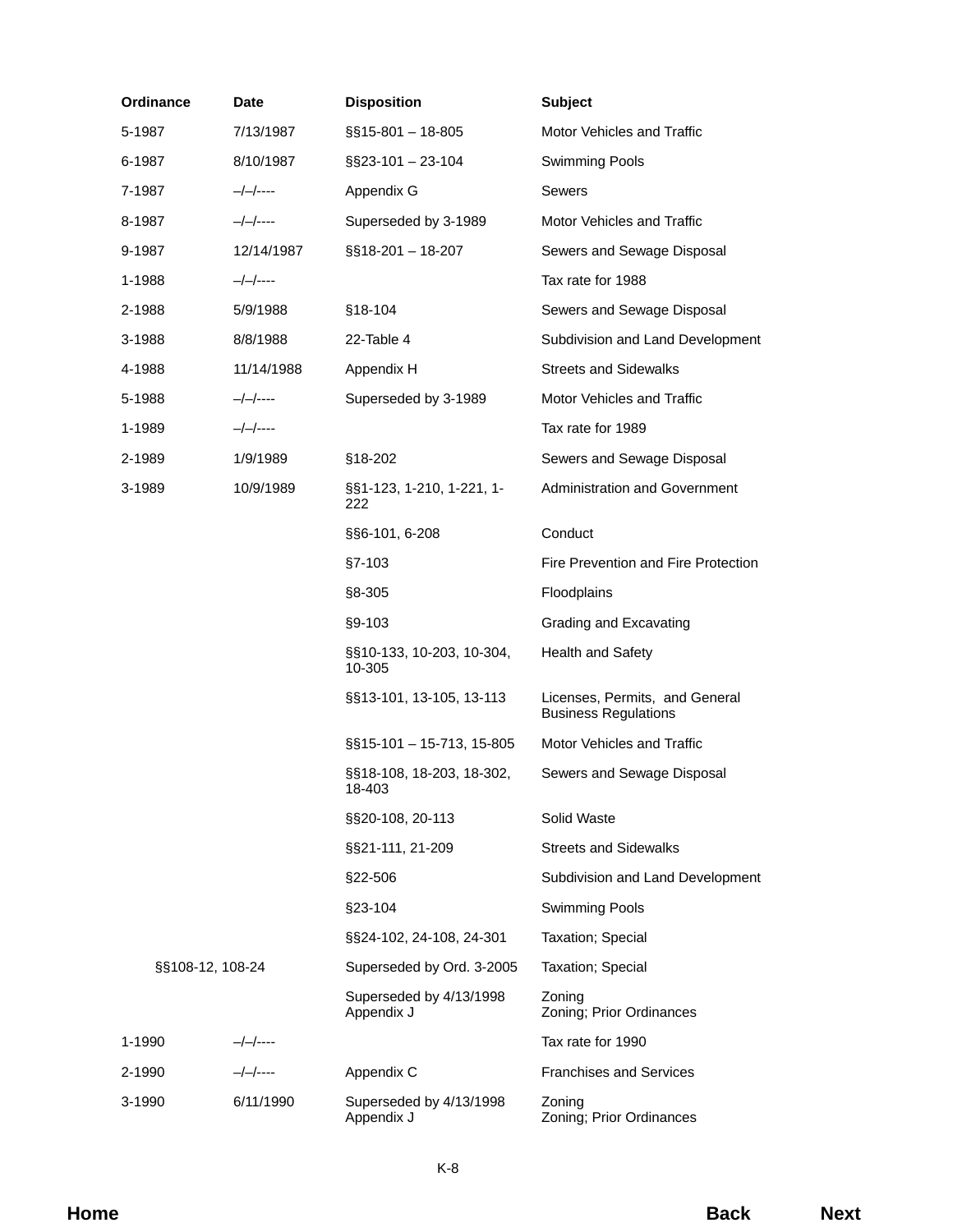| Ordinance | <b>Date</b> | <b>Disposition</b>                                                      | <b>Subject</b>                       |  |
|-----------|-------------|-------------------------------------------------------------------------|--------------------------------------|--|
| 4-1990    | 7/9/1990    | $§1 - 207$                                                              | <b>Administration and Government</b> |  |
| 5-1990    | 10/8/1990   | Appendix H                                                              | <b>Streets and Sidewalks</b>         |  |
| 6-1990    | 11/12/1990  | §15-707                                                                 | Motor Vehicles and Traffic           |  |
| 1-1991    | $-/-/----$  |                                                                         | Tax rate for 1991                    |  |
| 2-1991    | 3/11/1991   | §§8-201, 8-202, 8-303, 8-<br>304, 8-402, 8-501, 8-503; 8-<br>701, 8-702 | Floodplains                          |  |
| 3-1991    | 3/11/1991   | Appendix H                                                              | <b>Streets and Sidewalks</b>         |  |
| 4-1991    | 3/11/1991   | §15-707                                                                 | Motor Vehicles and Traffic           |  |
| 5-1991    | 5/13/1991   | §§20-201 - 20-209                                                       | Solid Waste                          |  |
| 6-1991    | 7/8/1991    | $\S$ \$4-101 - 4-106                                                    | <b>Buildings</b>                     |  |
| 7-1991    | 12/9/1991   | $\S$ 51-111 - 1-117                                                     | <b>Administration and Government</b> |  |
| 1-1992    | —/—/----    |                                                                         | Tax rate for 1992                    |  |
| 2-1992    | 7/13/1992   | Appendix H                                                              | <b>Streets and Sidewalks</b>         |  |
| 3-1992    | 8/10/1992   | §15-707                                                                 | Motor Vehicles and Traffic           |  |
| 4-1992    | 9/14/1992   | Appendix H                                                              | <b>Streets and Sidewalks</b>         |  |
| 5-1992    | 10/12/1992  | §§10-111, 10-133                                                        | Health and Safety                    |  |
| 1-1993    | —/—/----    |                                                                         | Tax rate for 1993                    |  |
| 2-1993    | 7/12/1993   |                                                                         | Zoning Map                           |  |
| 3-1993    | 8/9/1993    | §§21-101, 21-109                                                        | <b>Streets and Sidewalks</b>         |  |
| 4-1993    | 9/13/1993   | Superseded by 2-2014                                                    | Water                                |  |
| 5-1993    | 12/13/1993  | §15-707                                                                 | Motor Vehicles and Traffic           |  |
| 1-1994    | $-/-/----$  |                                                                         | Tax rate for 1994                    |  |
| 2-1994    | 6/13/1995   | §15-707                                                                 | Motor Vehicles and Traffic           |  |
| 3-1994    | 10/6/1994   | §22-510                                                                 | Subdivision and Land Development     |  |
| 4-1994    | 12/12/1994  | §21-101                                                                 | <b>Streets and Sidewalks</b>         |  |
| 1-1995    | $-/-/----$  |                                                                         | Tax rate for 1995                    |  |
| 2-1995    | 1/9/1995    | §21-101, 21-109                                                         | <b>Streets and Sidewalks</b>         |  |
| 3-1995    | 1/9/1995    | §18-202                                                                 | Sewers and Sewage Disposal           |  |
| 4-1995    | 6/12/1995   | §15-707                                                                 | Motor Vehicles and Traffic           |  |
| 1-1996    | $-/-/----$  |                                                                         | Tax rate for 1996                    |  |
| 2-1996    | 4/8/1996    | $\S$ 51-101 - 1-102                                                     | Administration and Government        |  |
| 3-1996    | 5/13/1996   | §15-707                                                                 | Motor Vehicles and Traffic           |  |
| 4-1996    | 6/10/1996   | $\S$ §1-301 - 1-303                                                     | Administration and Government        |  |
| 5-1996    | 6/10/1996   | §§24-401 - 24-403                                                       | Taxation; Special                    |  |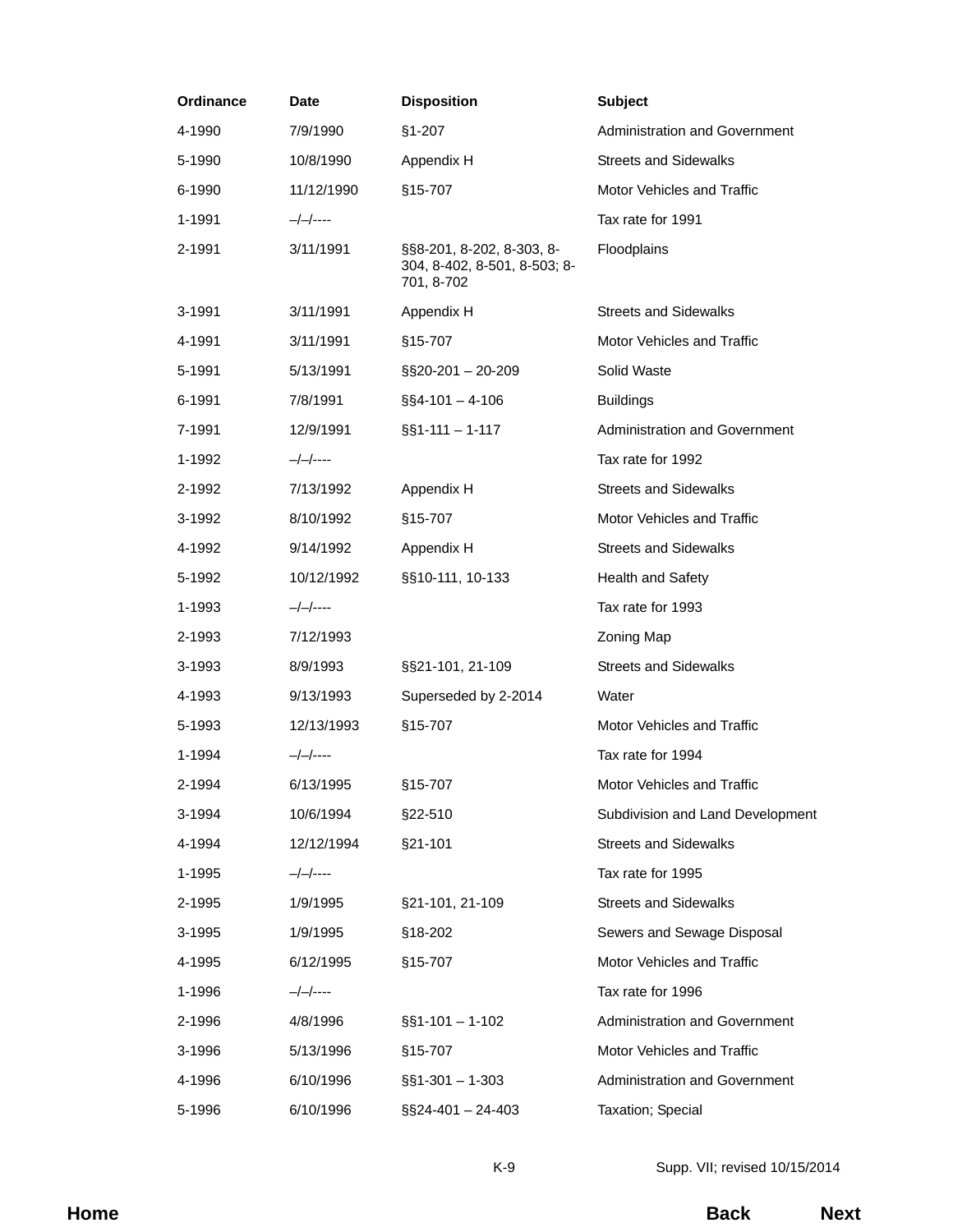| Ordinance | Date       | <b>Disposition</b>                            | <b>Subject</b>                                |
|-----------|------------|-----------------------------------------------|-----------------------------------------------|
| 6-1996    | $-/-/1996$ | Appendix D                                    | Governmental and Intergovernmental<br>Affairs |
| 7-1996    | 12/9/1996  | §15-707                                       | Motor Vehicles and Traffic                    |
| 1-1997    | —/—/----   |                                               | Tax rate for 1997                             |
| 2-1997    | 6/9/1997   | §15-711                                       | Motor Vehicles and Traffic                    |
| 3-1997    | 6/9/1997   | §15-707                                       | Motor Vehicles and Traffic                    |
| 1-1998    | —/—/----   |                                               | Tax rate for 1998                             |
| 2-1998    | 1/12/1998  | $§15 - 711$                                   | <b>Motor Vehicles and Traffic</b>             |
| 4/13/1998 | 4/13/1998  | $\S$ S27-101 - 27-1201                        |                                               |
| 3-1998    | 9/14/1998  | $\S$ \$10-401 - 10-405                        | <b>Health and Safety</b>                      |
| 4-1998    | 12/14/1998 | $$1-221$                                      | Administration and Government                 |
| 1-1999    | 1/11/1999  |                                               | Tax rate for 1999                             |
| 2-1999    | 5/10/1999  | §§27-405, 27-505                              | Zoning                                        |
| 3-1999    | 6/17/1999  | Appendix B                                    | Debt and Bond Issues                          |
| 4-1999    | 10/11/1999 | $\S$ S2-101 - 2-107                           | Animals                                       |
| 1-2000    | 1/10/2000  |                                               | Tax rate for 2000                             |
| 2-2000    | 8/14/2000  | §§27-303, 27-401, 27-404,<br>27-503, 27-505   | Zoning                                        |
| 3-2000    | 12/11/2000 | §18-203                                       | Sewers and Sewage Disposal                    |
| 1-2001    | 1/8/2001   |                                               | Tax rate for 2001                             |
| 2-2001    | 2/12/2001  | §15-707                                       | Motor Vehicles and Traffic                    |
| 3-2001    | 10/8/2001  | §21-104                                       | <b>Streets and Sidewalks</b>                  |
| 4-2001    | 11/12/2001 | §20-112                                       | Solid Waste                                   |
| 1-2002    | 1/14/2002  |                                               | Tax rate for 2002                             |
| 1-2003    | 1/13/2003  |                                               | Realty Transfer Tax 2003                      |
| 2-2003    | 9/8/2003   | §§27-303, 27-404, 27-606,<br>27-1107, 27-1109 | Zoning                                        |
| 3-2003    | 10/13/2003 | §21-306                                       | <b>Streets and Sidewalks</b>                  |
| 1-2004    | 2/9/2004   |                                               | Realty Transfer Tax 2004                      |
| 2-2004    | 6/14/2004  | $\S$ §5-101 - 5-105                           | Code Enforcement                              |
| 3-2004    | 6/14/2004  | Appendix C                                    | <b>Franchises and Services</b>                |
| 4-2004    | 11/8/2004  | $§5 - 111$                                    | Code Enforcement                              |
| 1-2005    | 2/14/2005  |                                               | Tax rate for 2005                             |
| 2-2005    | 3/14/2005  | Superseded by 3-2007                          | Taxation; Special                             |
| 3-2005    | 10/10/2005 | <b>Adopting Ordinance</b>                     |                                               |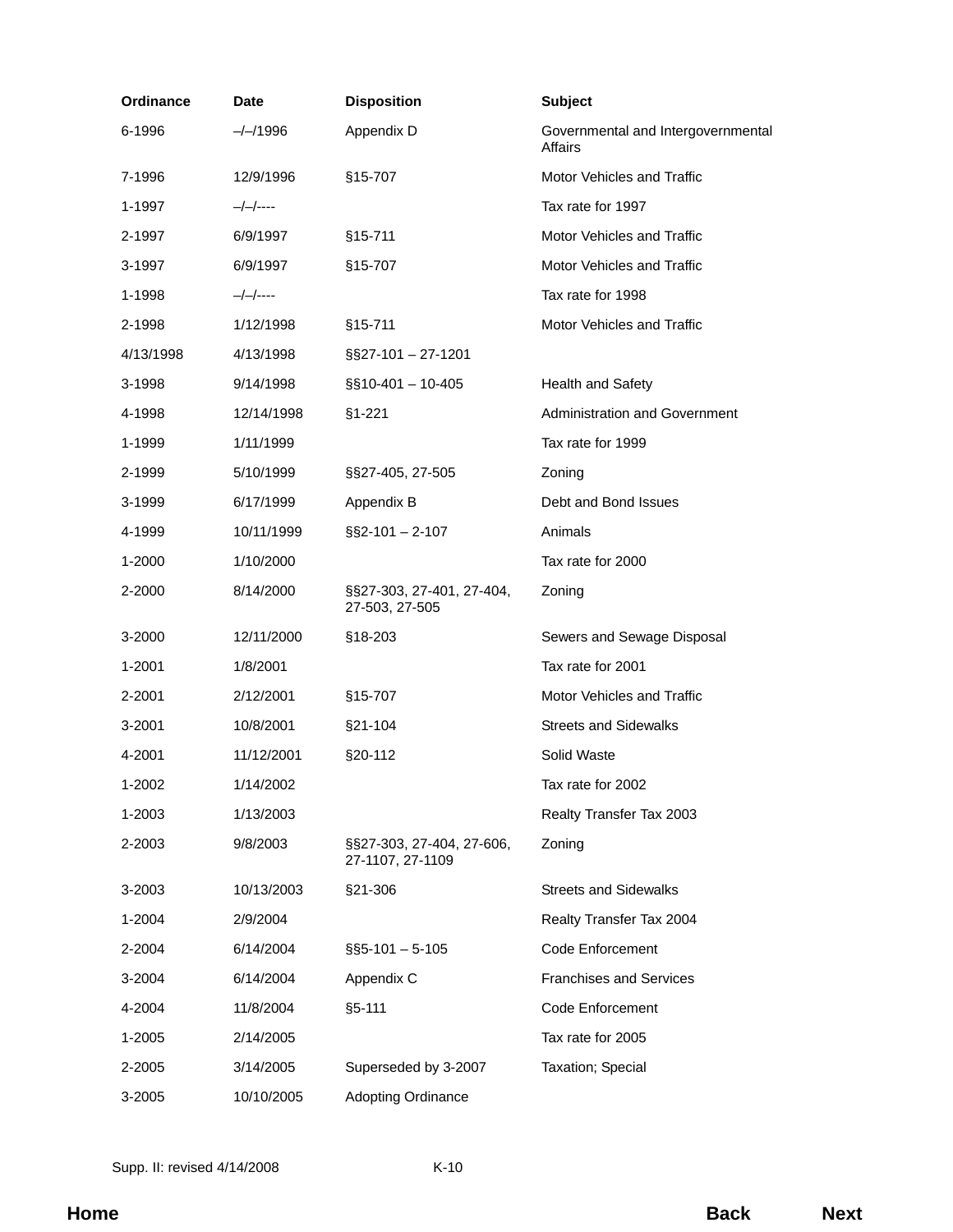| Ordinance                                   | <b>Date</b> | <b>Disposition</b>                         | <b>Subject</b>                                |
|---------------------------------------------|-------------|--------------------------------------------|-----------------------------------------------|
| §§26-111, 26-123, 26-124,<br>26,134, 26-135 |             | Superseded by 2-2014                       | Water                                         |
| 1-2006                                      | 2/13/2006   |                                            | Tax rate for 2006                             |
| 2-2006                                      | 5/8/2006    | §15-707                                    | Motor Vehicles and Traffic                    |
| 3-2006                                      | 9/11/2006   | §§24-304, 24-316                           | Taxation; Special                             |
| 1-2007                                      | 1/8/2007    |                                            | Tax rate for 2007                             |
| 2-2007                                      | 2/12/2007   | Repealed by 2-2011                         | <b>Trees</b>                                  |
| 3-2007                                      | 11/12/2007  | §§24-201-24-214                            | Taxation; Special                             |
| 4-2007                                      | 11/19/2007  | Appendix B                                 | Debt and Bond Issues                          |
| 1-2008                                      | 1/14/2008   |                                            | Tax rate for 2008                             |
| 2-2008                                      | 2/20/2008   |                                            | Tax rate for 2008                             |
| 3-2008                                      | 4/14/2008   | Appendix D                                 | Governmental and Intergovernmental<br>Affairs |
| 4-2008                                      | 11/10/2008  | §§10-501-10-505                            | <b>Health and Safety</b>                      |
| 1-2009                                      | 2/9/2009    |                                            | Tax rate for 2009                             |
| 2-2009                                      | 2/9/2009    | §§1-131, 1-132                             | Administration and Government                 |
| 3-2009                                      | 2/24/2009   | §§18-202, 18-206                           | Sewers and Sewage Disposal                    |
| 4-2009                                      | 3/29/2009   | §§20-101, 20-301, 20-302,<br>20-401-20-405 | Solid Waste                                   |
| 5-2009                                      | 5/11/2009   | §§1-401-1-404                              | Administration and Government                 |
| 6-2009                                      | 12/14/2009  | §18-202                                    | Sewers and Sewage Disposal                    |
| 1-2010                                      | 2/8/2010    |                                            | Tax Rate for 2010                             |
| 2-2010                                      | 2/8/2010    | §§10-401-10-408                            | <b>Health and Safety</b>                      |
| 3-2010                                      | 5/10/2010   | §§18-101-18-1110                           | Sewers and Sewage Disposal                    |
| 4-2010                                      | 7/12/2010   | §§10-601-10-605                            | Health and Safety                             |
| 5-2010                                      | 12/13/2010  | §18-104                                    | Sewers and Sewage Disposal                    |
| 1-2011                                      | 1/17/2011   |                                            | Tax Rate for 2011                             |
| 2-2011                                      | 12/12/2011  | §§25-101-25-117                            | <b>Trees</b>                                  |
| 3-2011                                      | 12/12/2011  | §18-104                                    | Sewers and Sewage Disposal                    |
| 1-2012                                      | 1/9/2012    |                                            | Tax Rate for 2012                             |
| 1-2013                                      | 1/9/2013    |                                            | Tax Rate for 2013                             |
| 2-2013                                      | 1/9/2013    | §18-104                                    | Sewers and Sewage Disposal                    |
| 3-2013                                      | 2/20/2013   | Appendix B                                 | Debt and Bond Issues                          |
| 4-2013                                      | 2/20/2013   | Appendix B                                 | Debt and Bond Issues                          |
| 1-2014                                      | 1/15/2014   |                                            | Tax Rate for 2014                             |
| 2-2014                                      | 3/19/2014   | §§26-101-26-181                            | Water                                         |